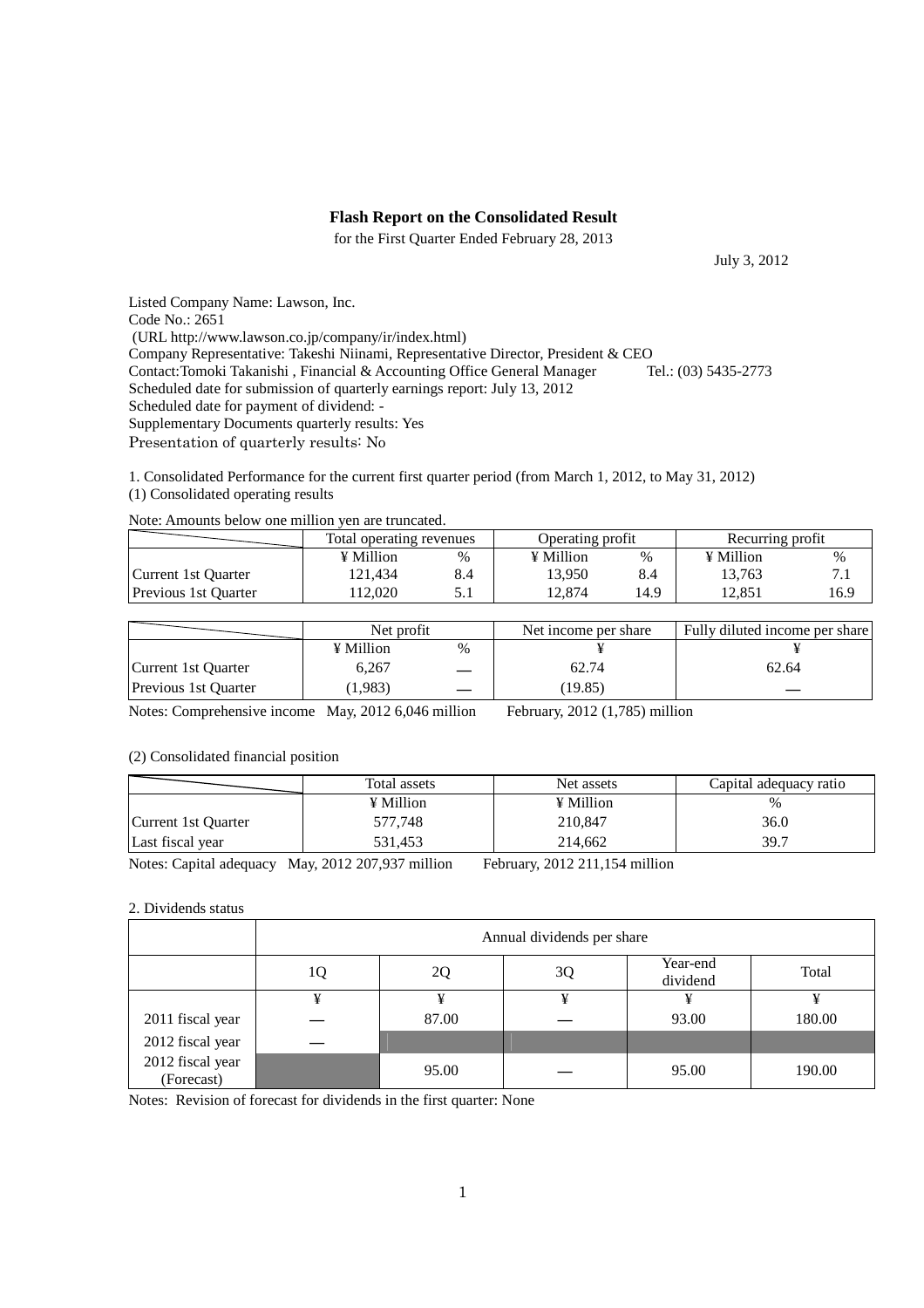#### 3. Forecast Consolidated Performance for 2012 fiscal year (from March 1, 2012, to February 28, 2013)

|                  | Total operating revenues |      | Operating profit |      | Recurring profit |               | Net profit |      |
|------------------|--------------------------|------|------------------|------|------------------|---------------|------------|------|
|                  | ¥ Million                | $\%$ | ¥ Million        | $\%$ | ¥ Million        | $\frac{0}{0}$ | ¥ Million  | %    |
| 2012 first half  | 251,000                  | 4.6  | 34.000           | 4.4  | 33,600           |               | 16.700     | 86.4 |
| 2012 fiscal year | 503.000                  | 5.0  | 66,000           | 6.8  | 65.100           | 5.5           | 33.400     | 34.2 |

Reference: Forecast net profit per share for the 2012 first half: 167.19yen Forecast net profit per share for the 2012 fiscal year: 334.38yen

Note: Revision of forecasts for consolidated performance during the first quarter: None

#### 4. Other

(1) Change in important subsidiaries during the period (Changes in certain specified subsidiaries resulting in revised scope of consolidation): None

(2) Adoptions of special accounting methods in presentation of quarterly financial statements: No

(3) Changes in accounting policies, changes in accounting estimation, retrospective restatement

1. Changes of accounting policies associated with revision in accounting standards: None

2. Other changes: None

3. Changes in accounting estimation: None

4. Retrospective restatement: None

(4) Number of issued shares:

- i) The number of the stocks issued in the end of term May, 2012: 100,300,000 February, 2012: 100,300,000
- ii) The number of treasury shares in the end of term May, 2012: 415,208 February, 2012: 416,166
- iii) Average number of shares during the term May, 2012: 99,883,984 May, 2011: 99,866,752

Note: Disclosure of progress of quarterly review procedures

At the time of disclosure of this quarterly flash report, review procedures for quarterly earnings reports based on the Financial Instruments and Exchange Act had not been completed.

Note: The above-mentioned forecast is based on the information, which is able to get hand at present, and including a potential risk and uncertainty. Therefore, actual achievements may differ from these forecasts due to many factors.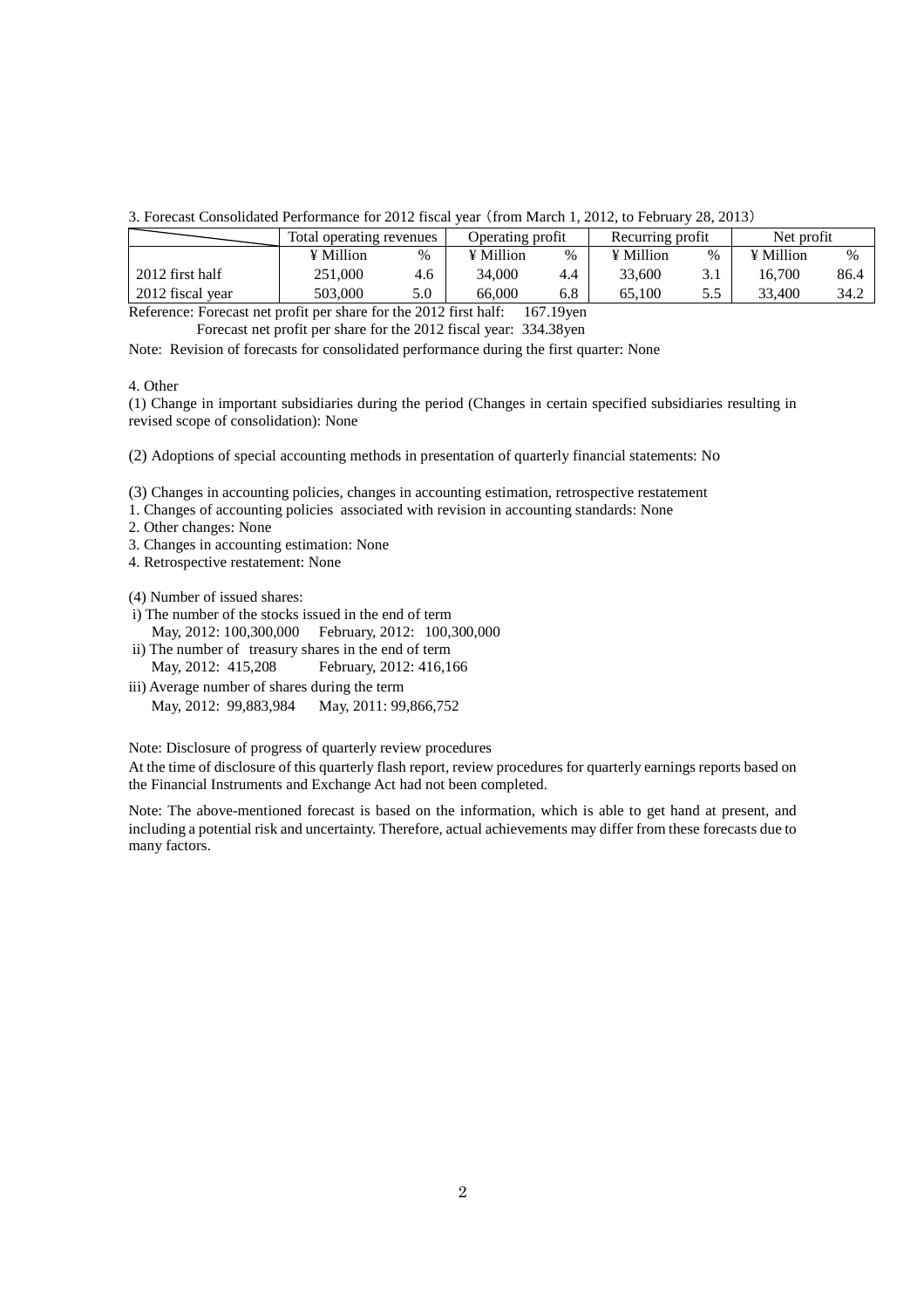## **1**.**Review of Operations**

#### (1) Review of Operating Results

During the first quarter (March 1 to May 31) of fiscal 2012, the year ending February 28, 2013, the Lawson Group (hereinafter, the "Group") implemented measures to reinforce a social infrastructure function that provides essential items at the local level with the aim of realizing the Group's corporate philosophy of "Creating Happiness and Harmony in our Communities." By promoting operational reform, PRiSM, that is based on analysis of card data from the multi-partner loyalty program, Ponta, the Group focused on customer relationship management (CRM) and supply chain management (SCM) in order to offer a product lineup that meets the specific needs of customers in each neighborhood.

As a result, for the first quarter of fiscal 2012, total operating revenues increased by 8.4% on a consolidated basis from the corresponding period of the previous fiscal year to ¥121,434 million. This was due to a ¥6,005 million increase in franchise commissions from franchised stores owing to a positive effect of measures taken to expand customer bases comprising women and the elderly. Selling, general and administrative expenses grew by 11.6% from the corresponding period of the previous fiscal year to ¥69,293 million due to a rise in sales promotion and advertising expenses. Consequently, operating income climbed ¥1,075 million, or 8.4% from the corresponding period of the previous fiscal year to ¥13,950 million. Recurring profit grew ¥911 million, or 7.1% from the corresponding period of the previous fiscal year to ¥13,763 million. At the same time, extraordinary loss declined by ¥11,089 million from the corresponding period of the previous fiscal year to ¥3,048 million due to asset retirement obligations and losses stemming from the Great East Japan Earthquake disaster which were recognized in the previous fiscal year. As a result, net income rose ¥8,250 million to ¥6,267 million.

Operating results by business segment are as follows.

### (Convenience Store Operations)

The status of merchandising strategy and services, store operations, store development and other aspects of Convenience Store Operations and Overseas Businesses for the first quarter of fiscal 2012 is outlined as follows.

[Merchandising Strategy and Services]

On the merchandising front, the Group developed menus that cater to customer needs as follows by leveraging customer purchase data acquired through the Ponta program, which the Group joined in March 2010. We also managed to provide appealing products that offer value for money as a result of the enhancement of added-value in the ingredients procurement process, including bulk procurement of high-quality food materials via a dedicated section, which resulted in an improvement of gross margin ratio.

In the rice category, our key merchandize segment, we offered chilled sushi boxes after carefully reviewing ingredients and production methods and paying detailed attention to how to handle difficult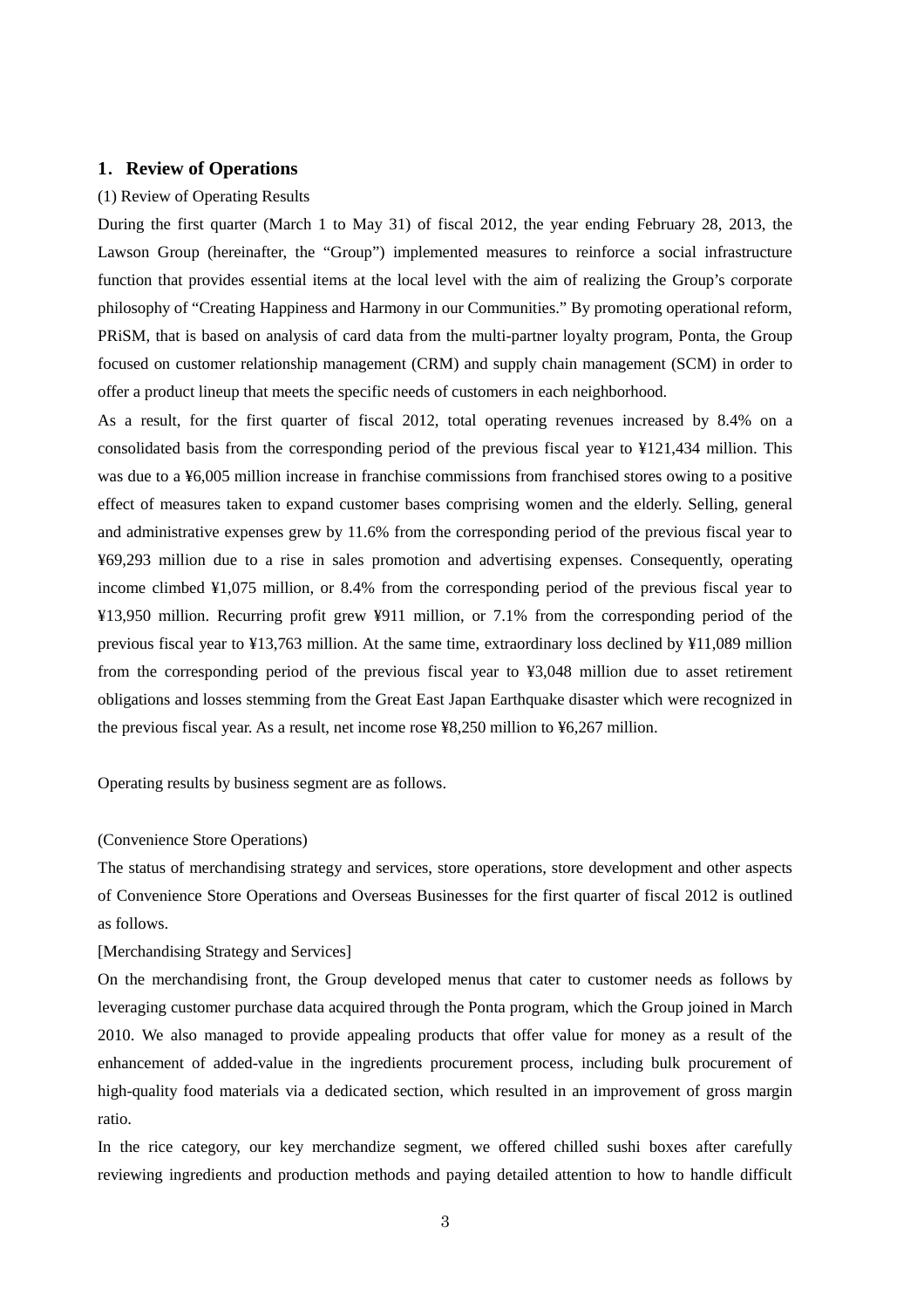ingredients such as tuna and rice, in order to incorporate the needs of elderly customers aged 50 and over. In the over-the-counter fast food category, we continued to focus on prepared fast foods such as croquettes and minced cutlets and launched new menus including specialty fried chicken and new flavors for our Karaagekun, which contributed to significant sales growth in this category.

Regarding our private brand, "Lawson select," which is mainly comprised of prepared foods, processed foods, and daily necessities, we expanded the product lineup in order to incorporate breakfast-related needs. We also enhanced the selection of items targeting working women and homemakers and launched new products such as bottled beverages, which resulted in robust sales growth in this category.

In the dessert category, we conducted an extensive study of Anko (bean paste) used at specialty Japanese-style sweet shops and from this, developed delicious Anko by boiling Tokachi-grown adzuki beans with crystalline sugar. Sales in this category remained strong, boosted by the launch of "*Ankoya*," the authentic Japanese sweet series from our Uchi Café SWEETS line, which uses our specialty Anko as an ingredient.

| Fiscal period         | Previous 1st Quarter          |              | Current 1st Ouarter           |               |  |
|-----------------------|-------------------------------|--------------|-------------------------------|---------------|--|
|                       | March 1, 2011 to May 31, 2011 |              | March 1, 2012 to May 31, 2012 |               |  |
|                       | <b>Sales</b><br>Percentage of |              | <b>Sales</b>                  | Percentage of |  |
|                       | (Millions of                  | Total $(\%)$ | (Millions of                  | Total $(\%)$  |  |
| Product group         | yen)                          |              | yen)                          |               |  |
| Processed foods       | 240,157                       | 56.0         | 263,772                       | 56.4          |  |
| <b>Fast foods</b>     | 77,888                        | 18.2         | 87,852                        | 18.8          |  |
| Daily delivered foods | 65,055                        | 15.2         | 68,498                        | 14.6          |  |
| Nonfood products      | 45,714                        | 10.6         | 47,818                        | 10.2          |  |
| Total                 | 428,815                       | 100.0        | 467,941                       | 100.0         |  |

[Breakdown of sales at chain stores by merchandise category]

In sales promotions, the Group focused on campaigns anticipated to bring a high return on investment (ROI) and implemented programs centered on tie-ups with popular characters/events such as Rilakkuma and the Spring Rilakkuma Fair. In addition, we implemented a number of loyalty point programs that target Ponta members with the aim of increasing the ratio of repeat customers by boosting customer loyalty. Total Ponta members reached 41.85 million as of May 31, 2012, including members that joined through other participating companies. In addition to expanding its Ponta membership base, Lawson provided loyalty points exclusively to Ponta members, which resulted in an increase in the sales ratio of Ponta members to approximately 43%.

## [Store Operations]

To improve store operations, we promoted the optimization of retail spaces and merchandise assortments that matched customer needs specific to each neighborhood by utilizing our backbone IT system to analyze customer sales data collected from Ponta cards, and used the analyzed data in store-based order placements. This operational reform in store operations method is PRiSM. Through the promotion of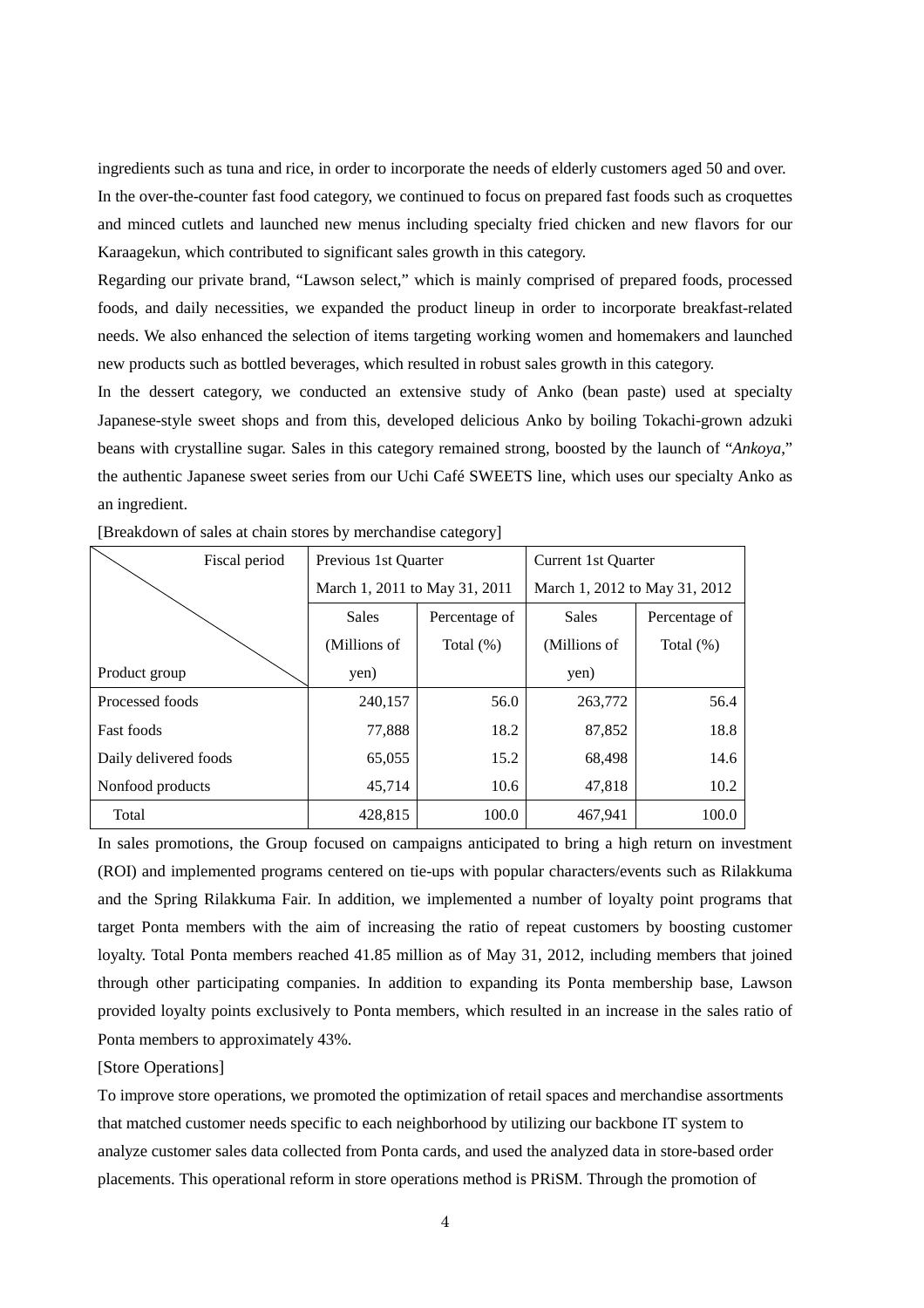PRiSM, we have strived to enhance accuracy in order placement in order to reduce opportunity loss.

Through these measures, we will continue to work toward creating stores that fully satisfy the desires of customers to purchase "whatever you want, whenever and wherever you need it."

[Store Development and Format Strategy]

In opening new stores, the Group has focused on maximizing return on investment (ROI) and has strictly adhered to its proprietary standards for opening stores, in addition to prioritizing profitability.

Regarding the format strategy, we promoted store openings and refurbishment to meet the needs of customers specific to each neighborhood through LAWSON, NATURAL LAWSON and LAWSON Store100.

|                      | <b>LAWSON</b> | <b>NATURAL</b> | <b>LAWSON</b> | Total  |
|----------------------|---------------|----------------|---------------|--------|
|                      |               | <b>LAWSON</b>  | STORE100      |        |
| Total stores as of   | 9,038         | 100            | 1,172         | 10,310 |
| March 1, 2012        |               |                |               |        |
| Change during fiscal | 263           |                | 8             | 272    |
| year                 |               |                |               |        |
| Total stores as of   | 9,301         | 101            | 1,180         | 10,582 |
| May 31, 2012         |               |                |               |        |

[Change in the Total Number of Stores] (March 1, 2012 – May 31, 2012)

[Distribution of Stores in Japan by Region (As of May 31, 2012)]

| Prefecture | Number    |            | Number    | Prefecture | Number    | Prefecture | Number    |            | Number    |
|------------|-----------|------------|-----------|------------|-----------|------------|-----------|------------|-----------|
|            | of stores | Prefecture | of stores |            | of stores |            | of stores | Prefecture | of stores |
| Hokkaido   | 561       | Saitama    | 437       | Mie        | 99        | Okayama    | 126       | Saga       | 63        |
| Aomori     | 177       | Chiba      | 419       | Ishikawa   | 91        | Hiroshima  | 149       | Nagasaki   | 90        |
| Akita      | 159       | Ibaraki    | 120       | Toyama     | 183       | Yamaguchi  | 115       | Oita       | 144       |
| Iwate      | 157       | Tokyo      | 1,488     | Fukui      | 103       | Tottori    | 94        | Kumamoto   | 100       |
| Miyagi     | 193       | Kanagawa   | 756       | Kyoto      | 260       | Shimane    | 93        | Miyazaki   | 86        |
| Yamagata   | 65        | Shizuoka   | 191       | Shiga      | 130       | Kagawa     | 100       | Kagoshima  | 111       |
| Fukushima  | 90        | Yamanashi  | 84        | Nara       | 102       | Ehime      | 164       | Total      | 10,582    |
| Niigata    | 112       | Nagano     | 137       | Wakayama   | 115       | Tokushima  | 104       |            |           |
| Tochigi    | 113       | Aichi      | 496       | Osaka      | 989       | Kochi      | 62        |            |           |
| Gunma      | 73        | Gifu       | 126       | Hyogo      | 576       | Fukuoka    | 379       |            |           |

The number of LAWSON STORE100 fresh foods convenience stores, operated by the Group's consolidated subsidiary Ninety-nine Plus Inc., reached 1,180 as of May 31, 2012. We have been converting company operated stores into franchised stores to promote our franchise-based store management, which is one of the Group's strengths. In addition, at our fresh food-type LAWSON stores, that are enhanced conventional LAWSON stores with a stronger assortment of perishable foods and daily delivered foods, we promoted a strategy to expand our customer base by attracting elderly customers and homemakers. As of May 31, 2012, the number of these fresh food-type LAWSON stores totaled 4,273.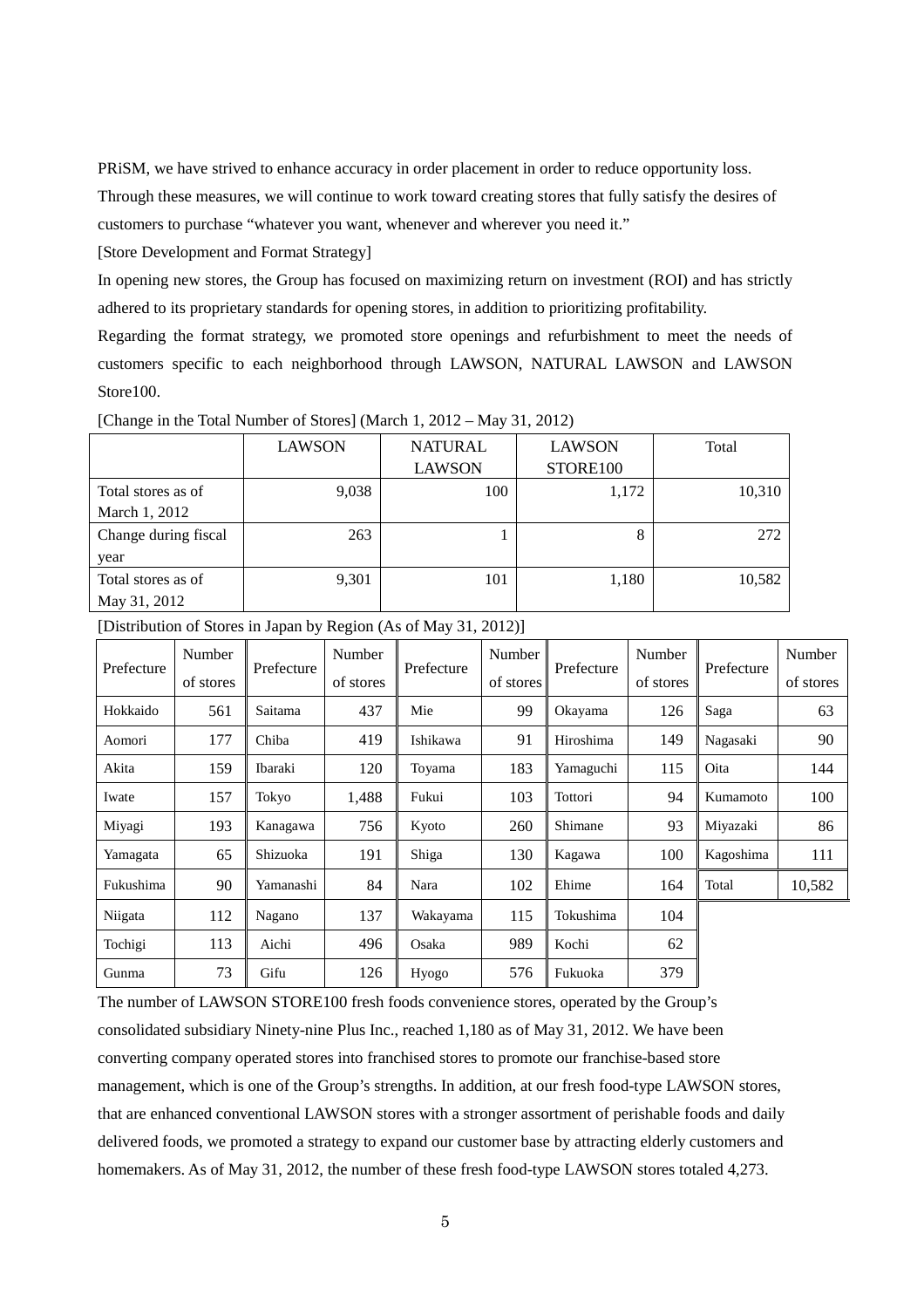With the aim of supplying high-quality products on a steady basis, we are operating seven Lawson Farms in Japan, which are partially funded by the Group, and are selling fresh vegetables produced at these farms primarily at fresh food-type convenience stores.

The number of LAWSON chain stores operated by Lawson Toyama, Inc., a consolidated subsidiary of Lawson, Inc. (hereinafter, "the Company"), reached 74 as of May 31, 2012. The number of LAWSON chain stores operated by the Company's equity-method affiliate, Lawson Okinawa, Inc., through a business alliance agreement with SAN-A CO., LTD. totaled 150 as of May 31, 2012.

Regarding convenience stores operated by CVS Bay Area, Inc., with which the Company concluded a franchise agreement as of January 25, 2012, we promoted conversion of their stores into LAWSON stores starting March 1, 2012 and completed the conversion of all stores by May 31, 2012.

### [Overseas Operations]

Regarding our business in the People's Republic of China (hereinafter, "China"), the Company established Lawson (China) Holdings, Inc. (hereinafter, "Lawson China") in Shanghai, China in May 2012, as a holding company (investment company) that controls business investment, license management, and administrative management functions within China. The Company's subsidiaries in Shanghai, Chongqing and Dalian will be controlled by Lawson China in the future. The number of LAWSON stores operated by Shanghai Hualian Lawson, Inc., the Company's 85% subsidiary, totaled 325 as of May 31, 2012. Chongqing Lawson, Inc., the Company's 100% subsidiary, was operating 50 LAWSON stores as of May 31, 2012 while Dalian Lawson, Inc., the Company's 95% subsidiary, was operating 7 LAWSON stores as of May 31, 2012.

Outside of China, within the Republic of Indonesia, PT MIDI UTAMA INDONESIA Tbk (hereinafter, "MIDI"), in which the Company's wholly-owned consolidated subsidiary Lawson Asia Pacific Holdings Pte. Ltd. has a 30% equity stake, operates 548 stores in its own store format and 32 LAWSON stores in Jakarta and its outskirts.

#### (Other Businesses)

In addition to convenience store operations, the Group is involved in the entertainment/e-commerce business, and other businesses.

We continued to leverage our alliance with Yahoo JAPAN Corporation and expanded e-commerce business with a primary focus on the Group's online shopping mall, Loppi.

In April, we launched "LAWSON Wi-Fi," an unlimited wireless LAN access service for smart phones that can be used to connect free of charge to any websites 24 hours a day (excluding maintenance hours after midnight). This service has been introduced to almost all LAWSON stores, excluding some stores located within hospitals. Through this service, it has become possible for customers with Ponta cards to connect to the Internet using their smartphones provided by major mobile phone service operators (KDDI, NTT DoCoMo and Softbank Mobile).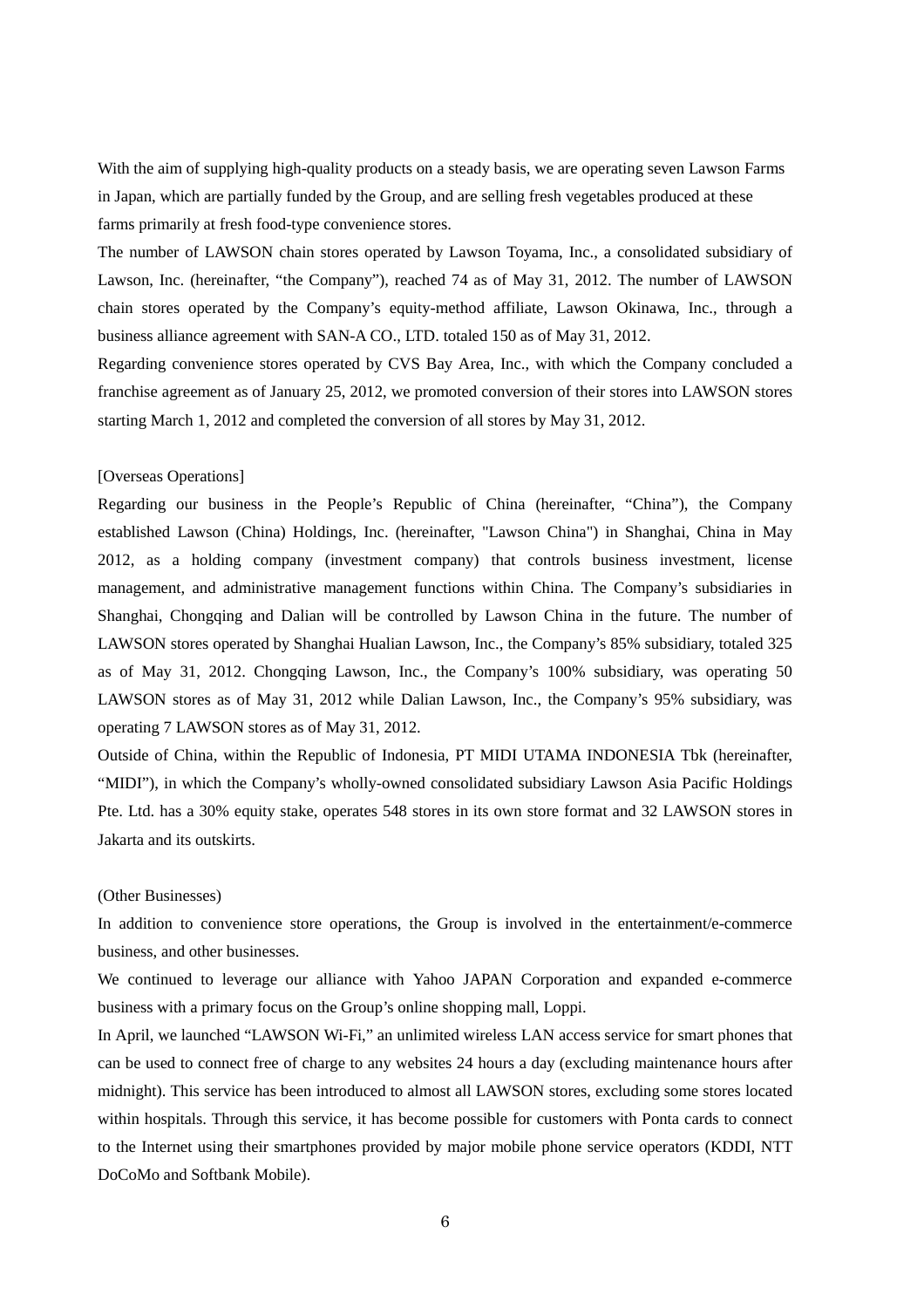The Company's consolidated subsidiary Lawson HMV Entertainment, Inc., which is engaged in entertainment/e-commerce-related business, delivered robust results due to strong sales of tickets for large-scale shows and performances following a stagnant performance during the corresponding period of the previous fiscal year that saw voluntary cancellations and postponements of some concerts in the wake of the Great East Japan Earthquake.

Lawson ATM Networks, Inc., which operates a financial services-related business, has worked to increase the number of transactions in response to the increased number of ATMs installed nationwide in LAWSON stores. As of May 31, 2012, the number of ATMs installed nationwide totaled 9,276.

# (2) Qualitative Information Regarding Changes in Consolidated Financial Indicators "Assets"

Total Assets, Total Liabilities and Net Assets at First Quarter-End

At May 31, 2012, total assets stood at ¥577,748 million, an increase of ¥46,295 million from February 29, 2012. This mainly reflected a ¥43,582 million increase in cash and bank deposits because of an increase in bill settlement transactions and other factors

"Liabilities".

Total liabilities increased ¥50,109 million from February 29, 2012 to ¥366,900 million at May 31, 2012. This mainly reflected a ¥49,150 million increase in deposits received due to higher bill settlement transactions and other factors.

"Net assets"

Net assets stood at ¥210,847 million, down ¥3,814 million from February 29, 2012. This is mainly due to the payment of ¥9.289 million in dividends although quarterly net profit of ¥6,267 million.

## **2**.**Other**

- (1) Change in important subsidiaries during the period (Changes in certain specified subsidiaries resulting in revised scope of consolidation): None
- (2) Adoptions of accounting methods particular to presentation of quarterly financial statements: None
- (3) Changes in accounting policies, changes in accounting estimation, retrospective restatement: None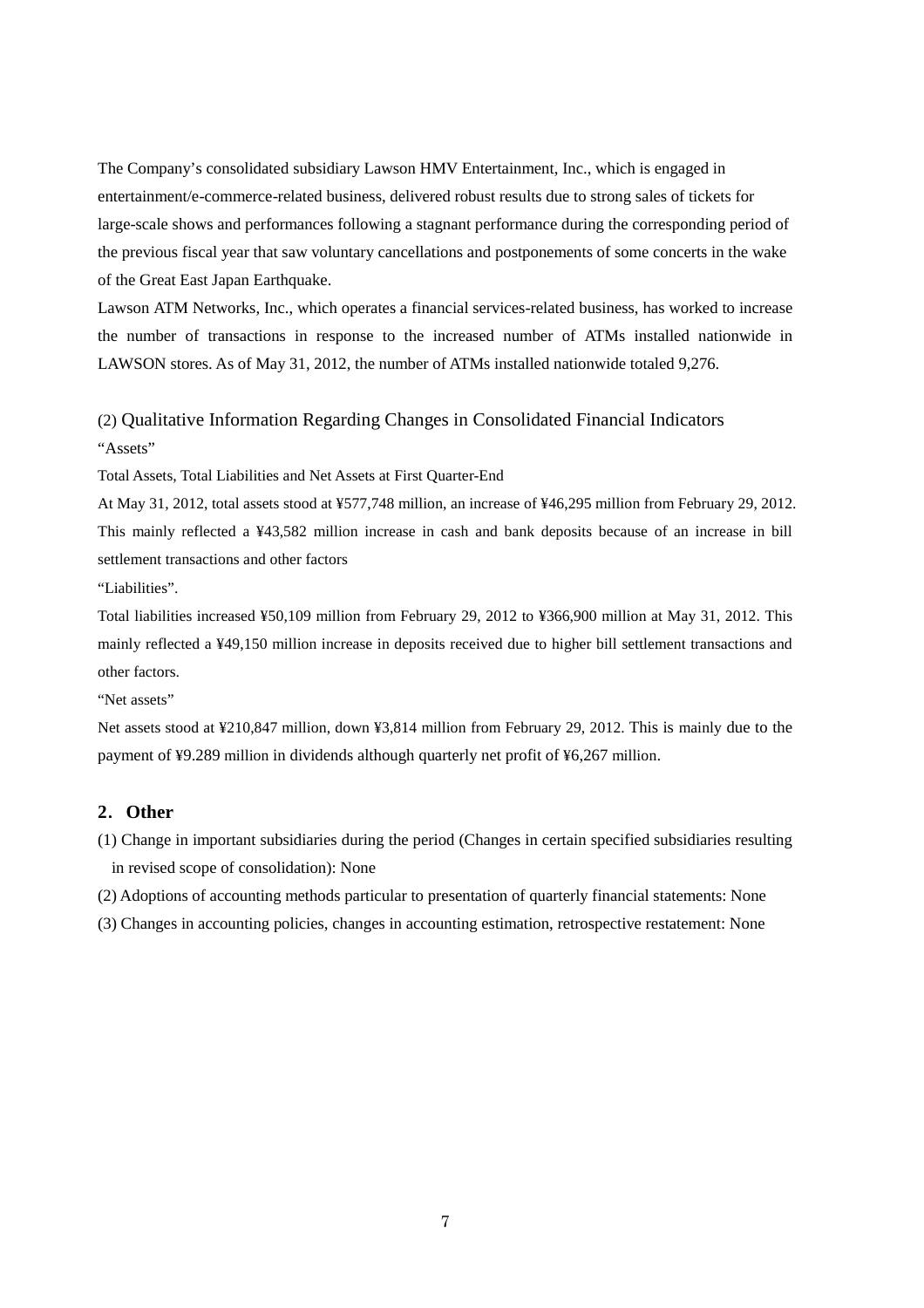## **3. Consolidated Financial Statements etc.**

Other

Allowance for doubtful accounts

| (1) Consolidated Balance Sheets (Unaudited)    |              |                   |  |
|------------------------------------------------|--------------|-------------------|--|
| As of May 31, 2011 and May 31, 2012            |              | (Millions of yen) |  |
|                                                | May 31, 2011 | May 31, 2012      |  |
| <b>Current assets:</b>                         |              |                   |  |
| Cash and bank deposits                         | 79,074       | 122,657           |  |
| Accounts receivable—due from franchised stores | 19,521       | 21,609            |  |
| Merchandise inventories                        | 8,075        | 8,407             |  |
| Accounts receivable-other                      | 32,645       | 34,158            |  |
| Deferred tax assets                            | 4,800        | 3,216             |  |
| Other                                          | 16,190       | 11,511            |  |
| Allowance for doubtful accounts                | (149)        | (158)             |  |
| <b>Total</b>                                   | 160,157      | 201,402           |  |
| <b>Fixed assets:</b>                           |              |                   |  |
| Property and store equipment                   |              |                   |  |
| Buildings and structures                       | 219,536      | 225,009           |  |
| Accumulated depreciation                       | (112, 475)   | (115,501)         |  |
| Buildings and structures-net                   | 107,061      | 109,507           |  |
| Vehicles, tools, furniture and fixtures        | 63,563       | 64,882            |  |
| Accumulated depreciation                       | (49, 549)    | (50, 325)         |  |
| Vehicles, tools, furniture and fixtures-net    | 14,013       | 14,556            |  |
| Lease assets                                   | 72,538       | 77,634            |  |
| Accumulated depreciation                       | (18, 400)    | (21,257)          |  |
| Lease assets-net                               | 54,137       | 56,376            |  |
| Other                                          | 8,622        | 9,030             |  |
| <b>Subtotal</b>                                | 183,835      | 189,472           |  |
| Intangible fixed assets;                       |              |                   |  |
| Software                                       | 19,288       | 25,387            |  |
| Goodwill                                       | 10,871       | 10,765            |  |
| Other                                          | 8,816        | 1,296             |  |
| <b>Subtotal</b>                                | 38,977       | 37,449            |  |
| <b>Investments and Other;</b>                  |              |                   |  |
| Long-term loans receivable                     | 32,138       | 32,714            |  |
| Lease deposits                                 | 83,665       | 84,223            |  |
| Deferred tax assets                            | 16,870       | 17,551            |  |
| Claims provable in bankruptcy, claims provable | 15,136       | 15,142            |  |
| in rehabilitation and other                    |              |                   |  |

 **Subtotal 148,483 149,424 Total 371,295 376,346 Total assets 531,453 577,748**

8

16,523 (15,851)

15,604 (15,811)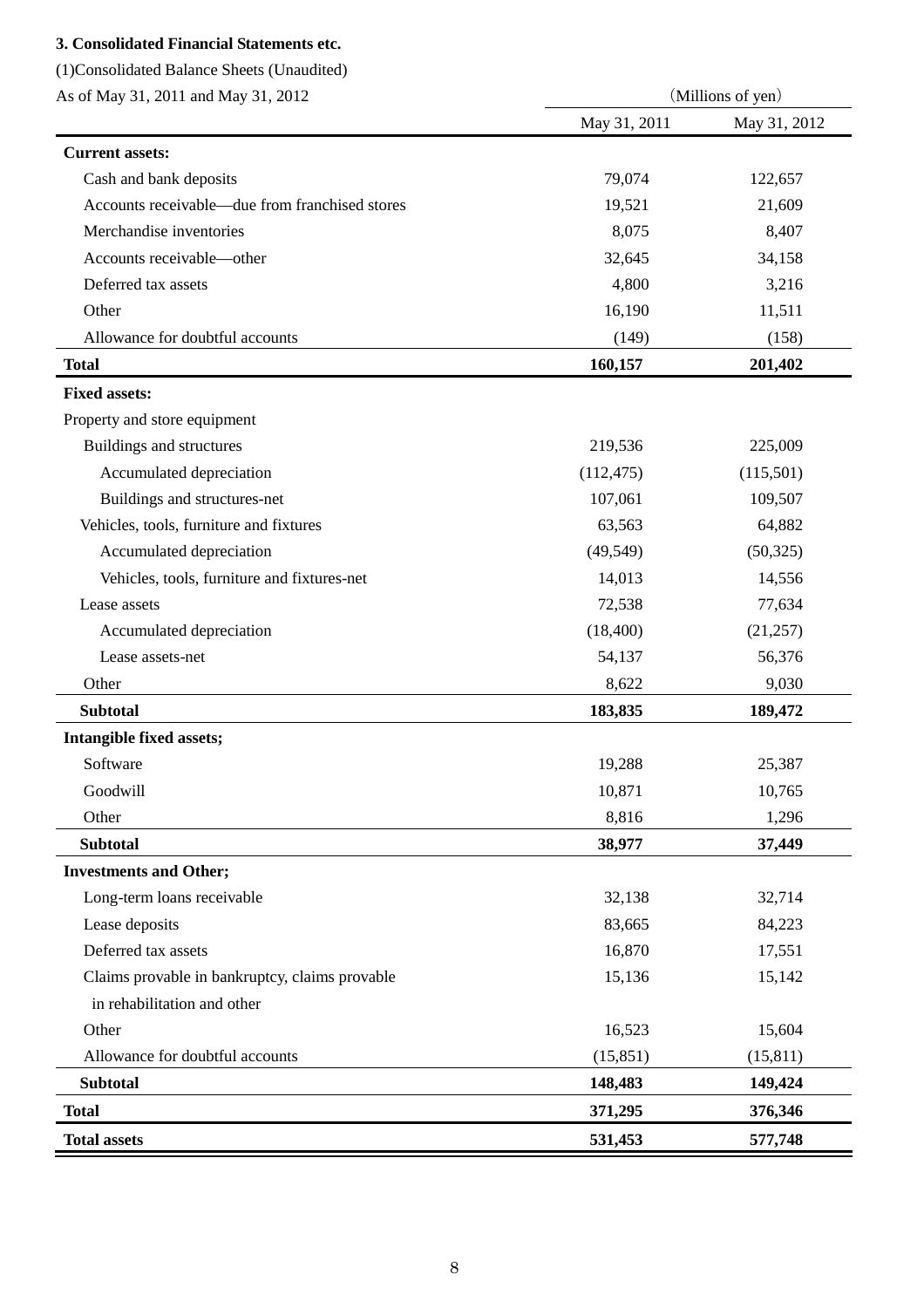|                                                                                |              | (Millions of yen) |
|--------------------------------------------------------------------------------|--------------|-------------------|
|                                                                                | May 31, 2011 | May 31, 2012      |
| <b>Current liabilities:</b>                                                    |              |                   |
| Accounts payable -trade                                                        | 88,262       | 97,753            |
| Accounts payable— due to franchised stores                                     | 1,390        | 1,543             |
| Lease obligations                                                              | 11,223       | 12,150            |
| Income taxes payable                                                           | 15,305       | 4,010             |
| Deposits received                                                              | 75,004       | 124,155           |
| Accrued employees' bonuses                                                     | 3,204        | 1,831             |
| Provision for use of points granted                                            | 701          | 473               |
| Other                                                                          | 22,886       | 23,356            |
| <b>Total</b>                                                                   | 217,978      | 265,274           |
| <b>Long-term Liabilities;</b>                                                  |              |                   |
| Lease obligations                                                              | 37,902       | 39,993            |
| Allowance for employees' retirement benefits                                   | 8,745        | 8,996             |
| Allowance for retirement benefits to executive officers and corporate auditors | 308          | 276               |
| Deposits received from franchisees and lessees                                 | 35,735       | 35,752            |
| Asset retirement obligations                                                   | 15,161       | 15,658            |
| Other                                                                          | 960          | 950               |
| <b>Total</b>                                                                   | 98,812       | 101,626           |
| <b>Total Liabilities</b>                                                       | 316,791      | 366,900           |
| Shareholders' equity;                                                          |              |                   |
| Common stock                                                                   | 58,506       | 58,506            |
| Capital surplus                                                                | 47,707       | 47,707            |
| Retained earnings                                                              | 107,249      | 104,227           |
| Treasury stock                                                                 | (1,627)      | (1,624)           |
| <b>Total Shareholders' equity</b>                                              | 211,835      | 208,817           |
| Valuation and translation adjustments;                                         |              |                   |
| Net unrealized gain on available-for-sale securities                           | (11)         | (21)              |
| Land revaluation difference                                                    | (567)        | (567)             |
| Foreign currency translation adjustments                                       | (101)        | (289)             |
| Valuation and translation adjustments                                          | (680)        | (879)             |
| <b>Stock acquisition rights</b>                                                | 442          | 442               |
| <b>Minority interests</b>                                                      | 3,064        | 2,468             |
| <b>Total net assets</b>                                                        | 214,662      | 210,847           |
| <b>Total Liabilities and net assets</b>                                        | 531,453      | 577,748           |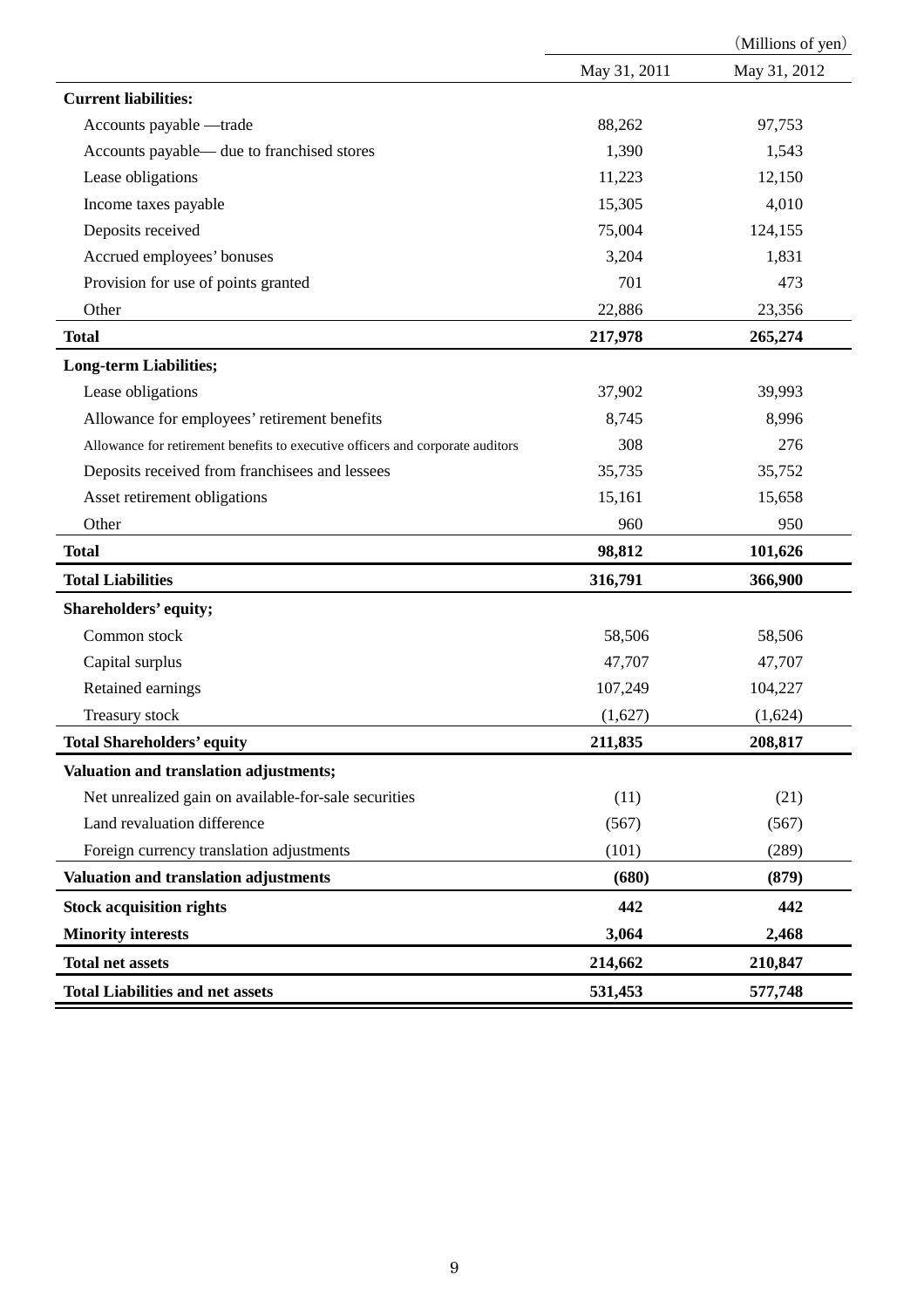## (2) Consolidated Statements of Income (Unaudited)

For the 1st quarter of the fiscal year (From March 1, 2011 to May 31, 2011) (From March 1, 2012 to May 31, 2012)

```
(Millions of yen)
```

|                                                       | May 31, 2011 | $\mu$ munomo or $\mu$ on<br>May 31, 2012 |
|-------------------------------------------------------|--------------|------------------------------------------|
| <b>Total operating revenues</b>                       | 112,020      | 121,434                                  |
| Net sales                                             | 49,399       | 50,878                                   |
| Cost of goods sold                                    | 37,076       | 38,191                                   |
| <b>Gross Profit</b>                                   | 12,322       | 12,687                                   |
| Franchise commission from franchised stores           | 49,718       | 55,724                                   |
| Other                                                 | 12,903       | 14,832                                   |
| <b>Operating revenues</b>                             | 62,621       | 70,556                                   |
| <b>Operating gross profit</b>                         | 74,944       | 83,243                                   |
| Selling, general and administrative expenses          | 62,069       | 69,293                                   |
| <b>Operating profit</b>                               | 12,874       | 13,950                                   |
| Non – operating income and expenses;                  |              |                                          |
| Non – operating income;                               | 463          | 467                                      |
| Interest received                                     | 157          | 171                                      |
| Compensation income                                   | 86           | 77                                       |
| Equity in earnings of affiliates                      | 25           | 79                                       |
| Other                                                 | 193          | 138                                      |
| Non - operating expenses;                             | 486          | 654                                      |
| Interest expense                                      | 268          | 293                                      |
| Loss on cancellation of store lease                   | 84           | 123                                      |
| Other                                                 | 133          | 237                                      |
| <b>Recurring profit</b>                               | 12,851       | 13,763                                   |
| <b>Extraordinary income and losses;</b>               |              |                                          |
| <b>Extraordinary income;</b>                          | 20           | 289                                      |
| Gain on change in equity                              | 20           |                                          |
| Gain on sales of investment securities                |              | 145                                      |
| Gain on negative goodwill                             |              | 144                                      |
| <b>Extraordinary losses;</b>                          | 14,138       | 3,048                                    |
| Loss on retirement of noncurrent assets               | 742          | 340                                      |
| <b>Impairment</b> loss                                | 2,219        | 2,562                                    |
| Loss on disaster                                      | 2,841        |                                          |
| Loss on adjustment for changes of accounting standard | 8,292        |                                          |
| for asset retirement obligations                      |              |                                          |
| Other                                                 | 41           | 145                                      |
| Income before income taxes and minority interests     | (1,266)      | 11,003                                   |
| Income taxes;                                         | 548          | 4,752                                    |
| Income taxes - current                                | 2,757        | 3,842                                    |
| Deferred income taxes                                 | (2,208)      | 910                                      |
| Income before minority interests                      | (1, 814)     | 6,251                                    |
| Minority interests in net income                      | 168          | (16)                                     |
| Net profit                                            | (1,983)      | 6,267                                    |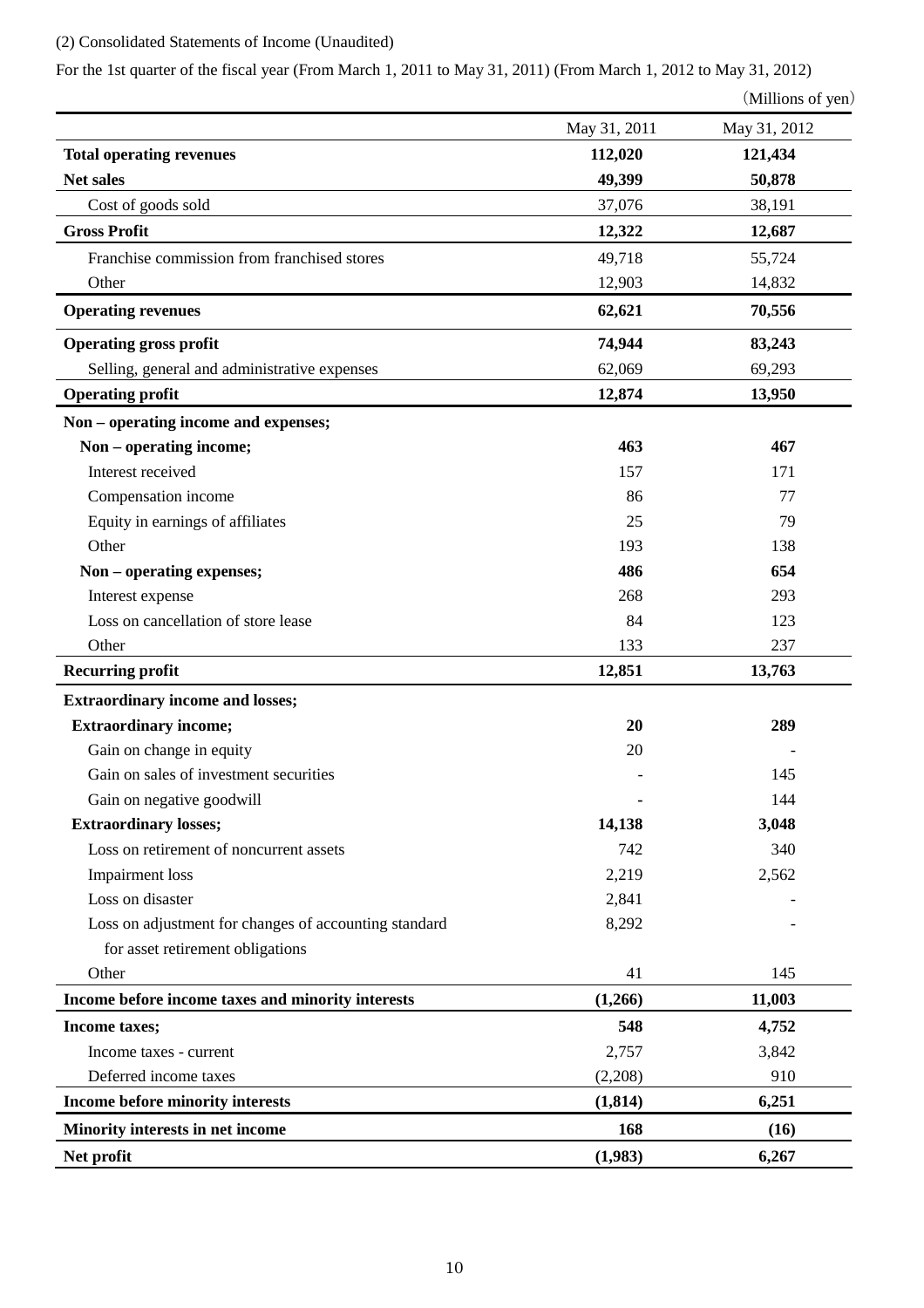# Consolidated Statements of Comprehensive Income (Unaudited)

|  |  | For the 1st quarter of the fiscal year (From March 1, 2011 to May 31, 2011) (From March 1, 2012 to May 31, 2012) |  |  |  |  |
|--|--|------------------------------------------------------------------------------------------------------------------|--|--|--|--|

|                                                             |              | (Millions of yen) |
|-------------------------------------------------------------|--------------|-------------------|
|                                                             | May 31, 2011 | May 31, 2012      |
| Income before minority interests                            | (1,814)      | 6,251             |
| Other comprehensive income                                  |              |                   |
| Valuation difference on available-for-sale securities       | 2            | (10)              |
| Foreign currency translation adjustment                     | 12           | 8                 |
| Share of other comprehensive income of associates accounted | 14           | (202)             |
| for using equity                                            |              |                   |
| Total other comprehensive income                            | 29           | (204)             |
| <b>Comprehensive income</b>                                 | (1,785)      | 6,046             |
| Comprehensive income attributable to                        |              |                   |
| Comprehensive income attributable to owners of the parent   | (1,953)      | 6,068             |
| Comprehensive income attributable to minority interests     | 168          | (21)              |